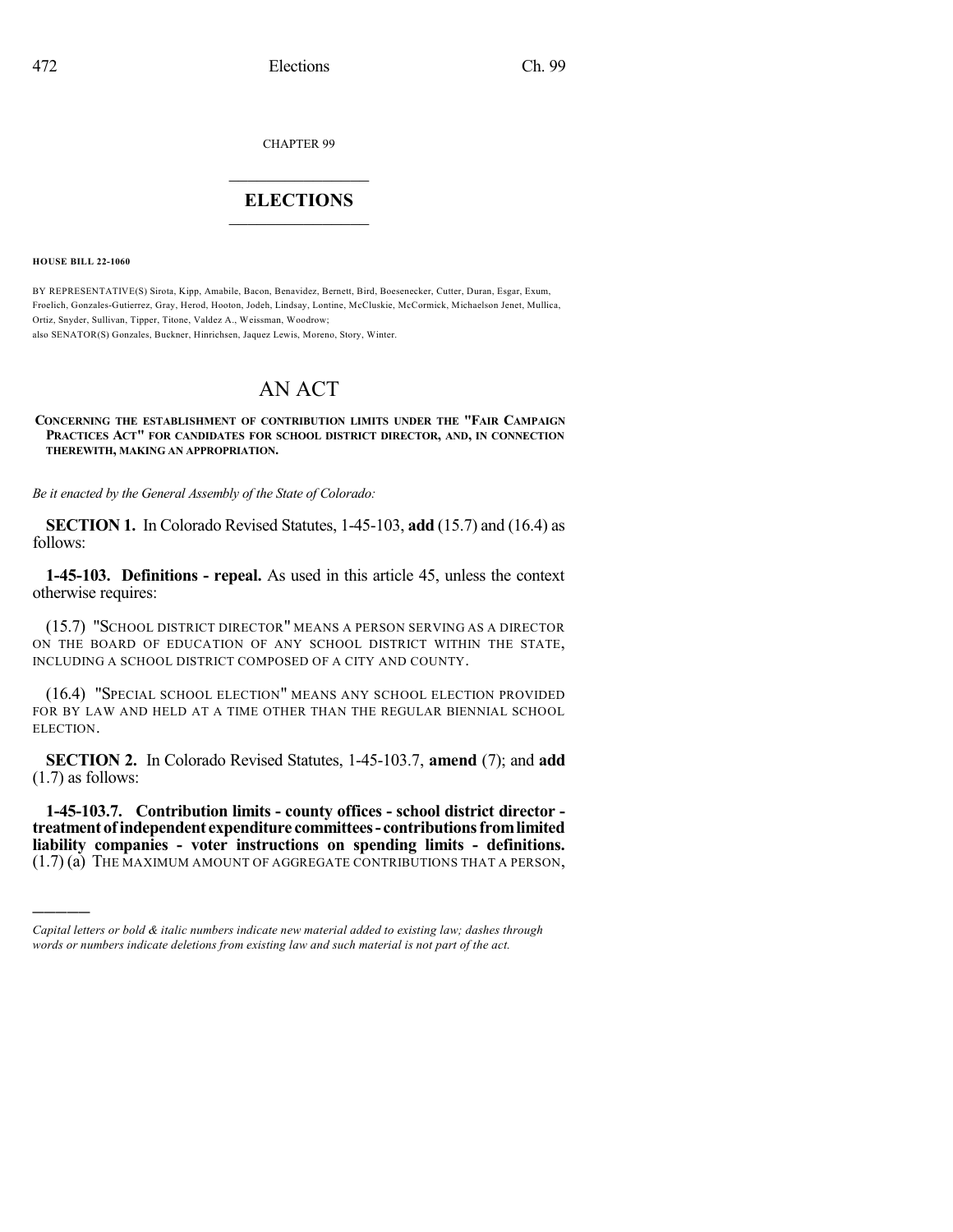## Ch. 99 Elections 473

EXCLUDING A SMALL DONOR COMMITTEE, MAY MAKE TO A CANDIDATE COMMITTEE OF A CANDIDATE FOR SCHOOL DISTRICT DIRECTOR, AND THAT A CANDIDATE COMMITTEE FOR SUCH CANDIDATE MAY ACCEPT FROM ANY ONE PERSON EXCLUDING A SMALL DONOR COMMITTEE FOR A REGULAR BIENNIAL SCHOOL ELECTION OR SPECIAL SCHOOL ELECTION, AS APPLICABLE, IS TWO THOUSAND FIVE HUNDRED DOLLARS.

(b) THE MAXIMUM AMOUNT OF AGGREGATE CONTRIBUTIONS THAT A SMALL DONOR COMMITTEE MAY MAKE TO A CANDIDATE COMMITTEE OF A CANDIDATE FOR SCHOOL DISTRICT DIRECTOR, AND THAT A CANDIDATE COMMITTEE FOR SUCH CANDIDATE MAY ACCEPT FROM ANY ONE SMALL DONOR FOR A REGULAR BIENNIAL OR SPECIAL SCHOOL ELECTION, AS APPLICABLE, IS TWENTY-FIVE THOUSAND DOLLARS.

(c) ANY MONETARY AMOUNT SPECIFIED IN SUBSECTION  $(1.7)(a)$  OR  $(1.7)(b)$  OF THIS SECTION MUST BE ADJUSTED IN ACCORDANCE WITH THE ADJUSTMENTS MADE TO OTHER CONTRIBUTION LIMITS AS SPECIFIED IN SECTION 3(13) OF ARTICLE XXVIII OF THE STATE CONSTITUTION.

(d) THE REQUIREMENTS OF SECTIONS 1-45-108 AND 1-45-109, AS APPROPRIATE, APPLY TO ANY CONTRIBUTION MADE OR RECEIVED FOR ANY FOUR-YEAR ELECTION CYCLE THAT IS SUBJECT TO SUBSECTION  $(1.7)(a)$  OR  $(1.7)(b)$  OF THIS SECTION.

 $(7)$ (a) Any person who believes that a violation of subsection  $(1.5)$ ,  $(1.7)$ ,  $(5)$ , or (6) of this section has occurred may file a written complaint with the secretary of state in accordance with section  $1-45-111.7$  SECTION  $1-45-111.7$  (2).

(b) Any person who has violated subsection (1.5), *(1.7),* (5)(a), (5)(b), (5)(c), or (6) of thissection issubject to a civil penalty of at least double and up to five times the amount contributed or received in violation of the applicable provision.

(c) Any person who has violated any of the provisions of subparagraph  $(I)$  of paragraph (d) of subsection (5) SUBSECTION  $(\hat{5})(d)(I)$  of this section shall be IS subject to a civil penalty of fifty dollars per day for each day that the written affirmation regarding the membership of a limited liability company has not been filed with or retained by the candidate committee, political committee, or political party to which a contribution has been made.

**SECTION 3.** In Colorado Revised Statutes, 1-45-108, **amend** (2)(a)(I) introductory portion and (2.5)(a); and **add** (2.1) and (2.2) as follows:

**1-45-108. Disclosure - definitions - repeal.** (2) (a) (I) Except as provided in subparagraph  $(V)$  of this paragraph (a) and subsections  $(2.5)$ ,  $(2.7)$ , and  $(6)$ SUBSECTIONS  $(2)(a)(V)$ ,  $(2.1)$ ,  $(2.5)$ ,  $(2.7)$ , AND  $(6)$  of this section, such reports that are required to be filed with the secretary of state must be filed:

(2.1) EXCEPT AS OTHERWISE PROVIDED IN SUBSECTION (2.2) OF THIS SECTION, IN THE CASE OF A REGULAR BIENNIAL SCHOOL ELECTION OR A SPECIAL SCHOOL ELECTION, A CANDIDATE COMMITTEE FOR SCHOOL DISTRICT DIRECTOR SHALL FILE REPORTS THAT ARE REQUIRED TO BE FILED WITH THE SECRETARY OF STATE ACCORDING TO THE FILING SCHEDULE SPECIFIED IN SUBSECTIONS  $(2)(a)(I)(A)$ ,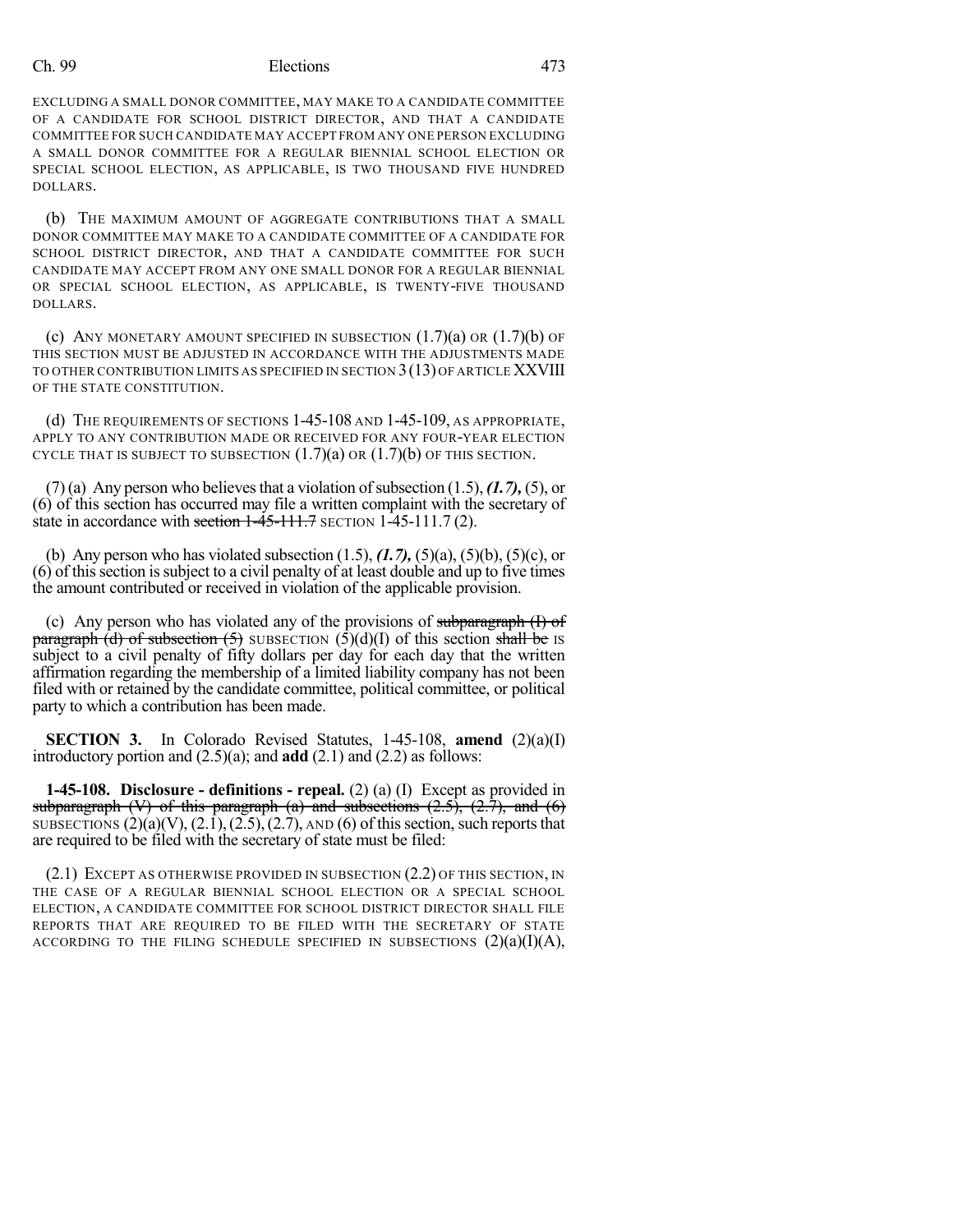$(2)(a)(I)(C), (2)(a)(I)(D),$  AND  $(2)(a)(I)(E)$  OF THIS SECTION.

(2.2) IN CONNECTION WITH A RECALL ELECTION OF A SCHOOL DISTRICT DIRECTOR, REPORTS OF CONTRIBUTIONS AND EXPENDITURES MUST BE FILED IN ACCORDANCE WITH THE DEADLINES THAT ARE SPECIFIED IN SUBSECTION (6) OF THIS SECTION.

 $(2.5)(a)$  Except as provided in subsection  $(2.5)(b)$  of this section, and in addition to any report required to be filed with the secretary of state or municipal clerk under this section, all candidate committees, issue committees, and political parties must file a report with the secretary of state of any contribution of one thousand dollars or more at any time within thirty days preceding the date of the primary election, general election, or regular biennial school election, OR SPECIAL SCHOOL ELECTION, AS APPLICABLE. This report shall MUST be filed with the secretary of state no later than twenty-four hours after THE receipt of said contribution.

**SECTION 4.** In Colorado Revised Statutes, 1-45-109, **amend** (1)(a)(II) as follows:

**1-45-109. Filing - where to file - timeliness.** (1) For the purpose of meeting the filing and reporting requirements of this article 45:

(a) The following shall file with the secretary of state:

(II) Candidatesin special district AND SCHOOL DISTRICT DIRECTOR elections; the candidate committees of such candidates; political committees in support of or in opposition to such candidates; issue committees supporting or opposing a special district ballot issue; and small donor committees making contributions to such candidates.

**SECTION 5.** In Colorado Revised Statutes, 22-30-104, **amend** (1) as follows:

**22-30-104. Conduct of elections.**(1) All elections authorized in this article shall ARTICLE 30 MUST be conducted pursuant to articles 1 to 13 of title 1, C.R.S. For each election, the governing body authorized to call the election shall name a designated election official who shall be responsible for calling and conducting the authorized election. LIMITS ON CONTRIBUTIONS TO CANDIDATES FOR THE BOARD OF EDUCATION OF A SCHOOL DISTRICT ARE SPECIFIED IN SECTION 1-45-103.7(1.7).THE DISCLOSURE OF SUCH CONTRIBUTIONS IS GOVERNED IN ACCORDANCE WITH SECTIONS 1-45-108 AND 1-45-109.

**SECTION 6.** In Colorado Revised Statutes, 22-30-122, **amend** (4) as follows:

**22-30-122. Electionofschooldirectorsinnewschooldistricts.**(4) Anyperson desiring to be a candidate for the office of director of a new school district formed under the provisions of this article ARTICLE 30 shall be an eligible elector of the school district and, if directors in such new school district are elected under a director district plan of representation, a resident of the director district which the candidate seeks to represent. Each such candidate shall MUST be nominated in the manner otherwise provided by law forschool directors. LIMITS ON CONTRIBUTIONS TO CANDIDATES FOR THE BOARD OF EDUCATION OF A SCHOOL DISTRICT ARE SPECIFIED IN SECTION 1-45-103.7 (1.7). THE DISCLOSURE OF SUCH CONTRIBUTIONS